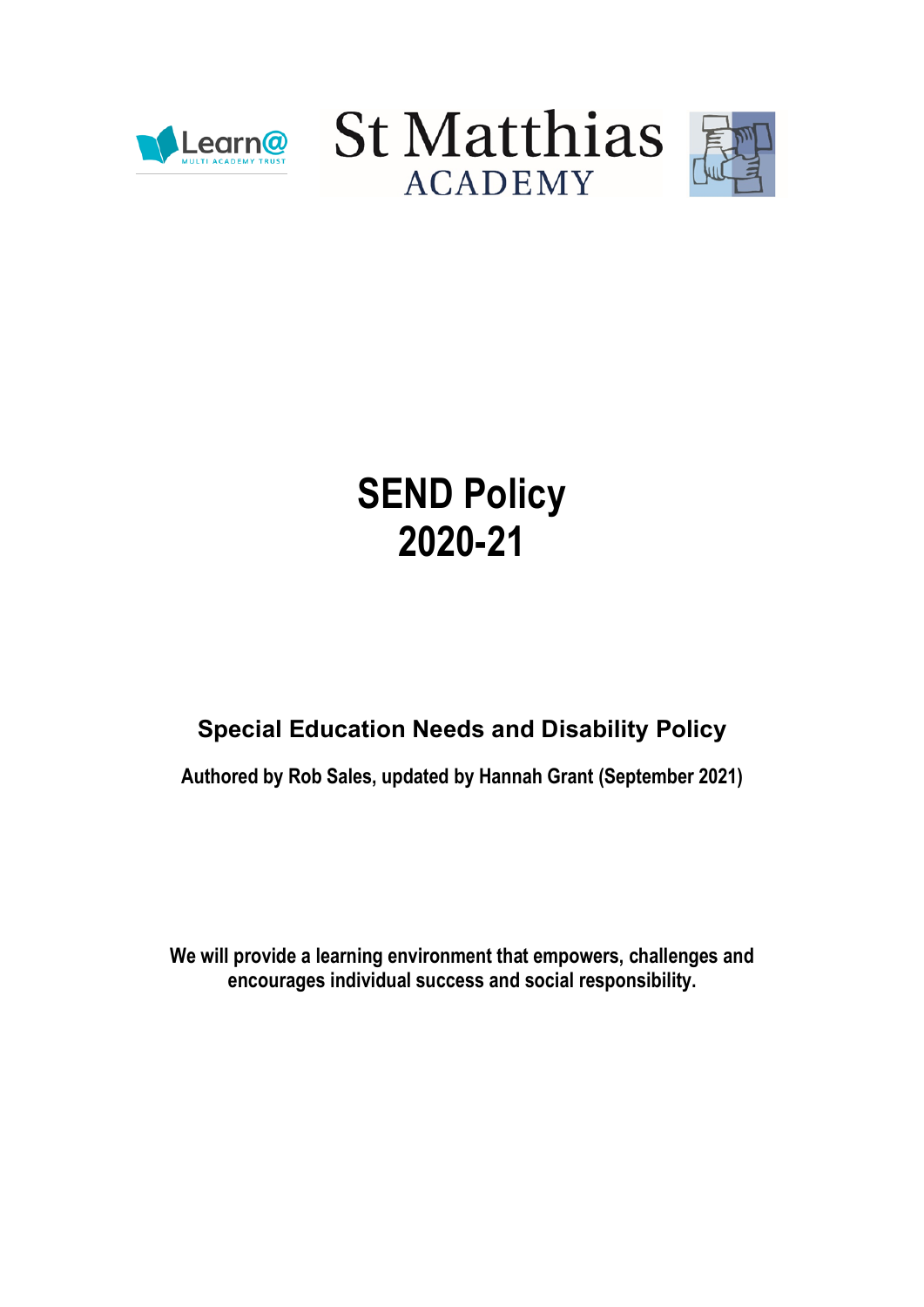





# **Compliance**

This policy complies with the statutory requirement laid out in the SEND Code of Practice (June 2014) and has been written with reference to the following guidance and documents:

- Equality Act 2010: advice for schools DfE Feb 2013
- Children and Families Act 2014
- SEND Code of Practice 0-25 (June 2014 updated 1st May 2015)
- Bristol City Council Local Offer (see www.findabilitybristol.org.uk)
- Statutory Timescales and Process for Education, Health and Care Assessment flowchart
- Professionals' Guidance for completing an EHCP
- St Matthias Academy Safeguarding Policy
- St Matthias Academy Data Protection Policy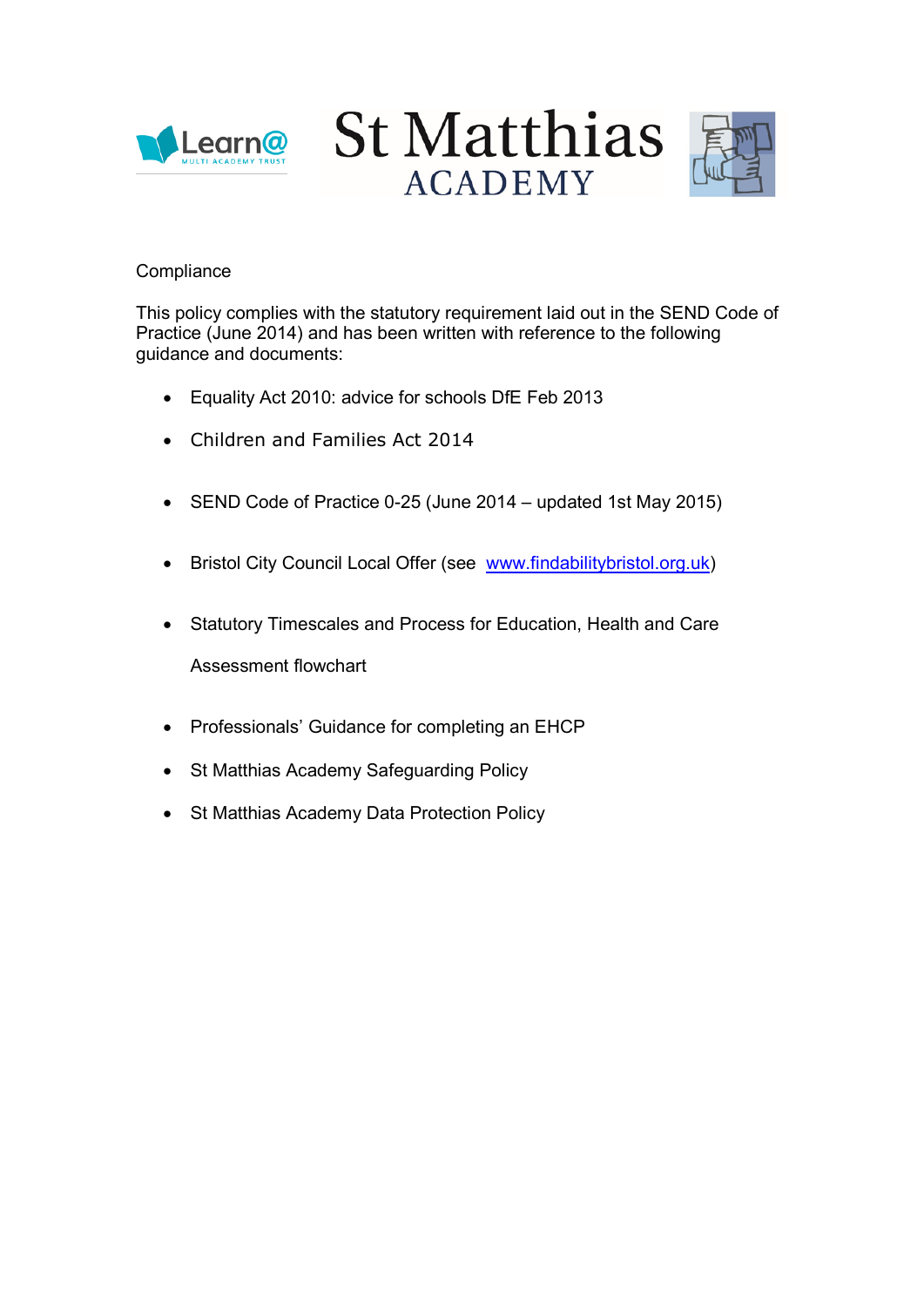





# Rationale:

All pupils have an entitlement to the full range of educational opportunities available. It is expected that, given the nature of the pupil intake into St Matthias, that a significant number of pupils will exhibit signs of learning and behavioural needs. Differentiation within the classroom will meet many of the needs of the majority of students. However, those students identified as having needs beyond this level will have additional provision made available by the Senior Leadership team. All aspects of intervention and support will be monitored and reviewed by relevant staff. This will ensure that any provision is co-ordinated and meets the ongoing needs of pupils and enables them to progress accordingly.

### Aim:

Pupils within the Academy often arrive with literacy and numeracy levels below their chronological age. Many come with a history of failure within key subject areas and have made little progress throughout their primary and secondary education. Most have at some point been identified as having moderate learning difficulties and/or behavioural difficulties. The initial aim of all teaching within the Academy is to help pupils to reach a functional level which will enable them to cope with the demands of life after education.

#### SENDCo:

The school SENDCOs are Hannah Grant and Julie Caswell. The Headteacher Aileen Morrison, and Deputy Head Simon Quinn support the SEND provision as part of their role within the SLT.

SENDCo responsibilities:

- 1. Working with staff to identify students with SEND
- 2. Maintaining and updating the SEND Record
- 3. Advising staff on issues relating to SEND
- 4. Liaising with external agencies such as the Educational Psychologist
- 5. Assisting staff with fulfilling the requirements for EHCP's
- 6. Preparing Risk assessments on individual pupils
- 7. Working with the Learning Mentors to provide individual support packages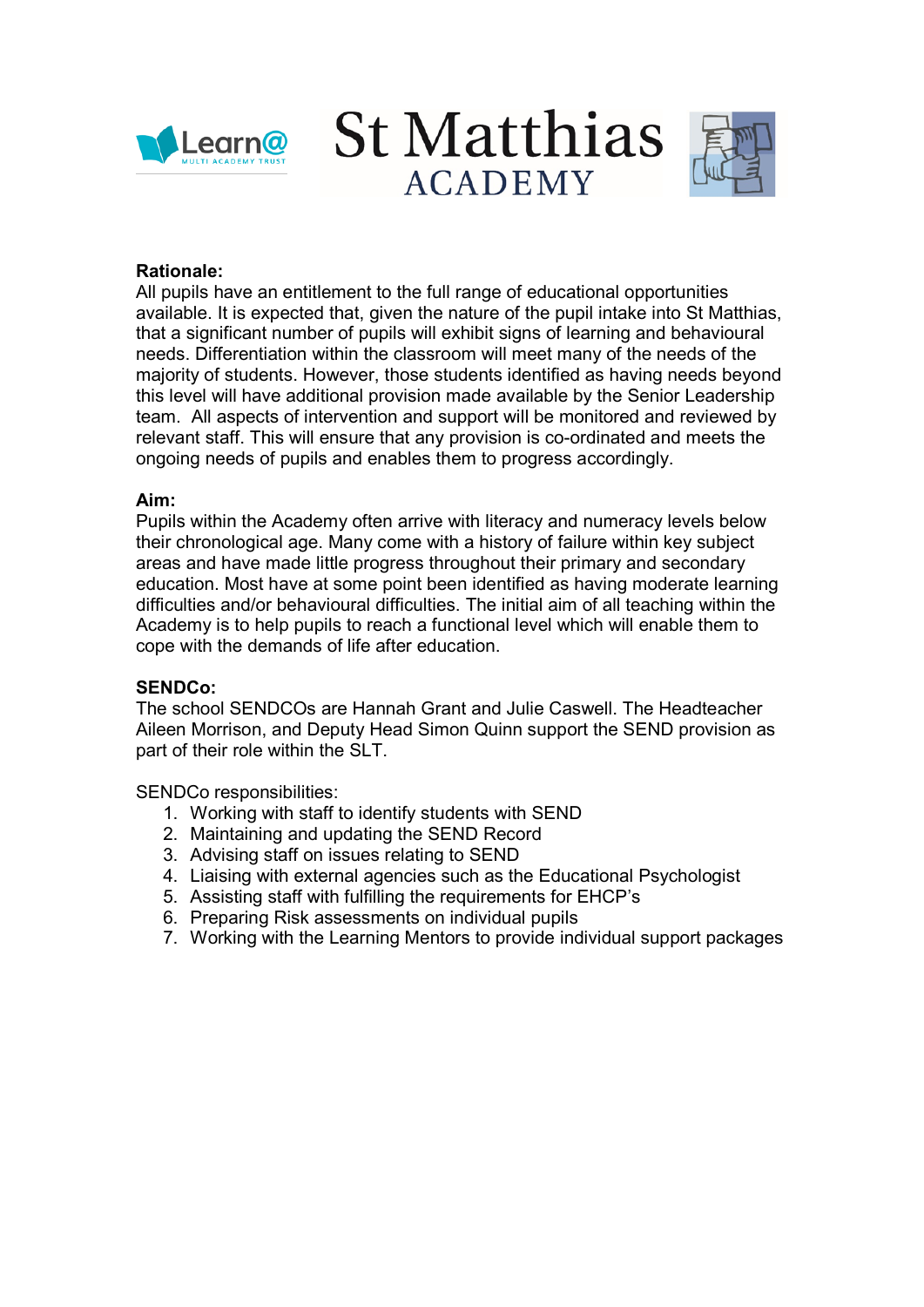





## Admission:

All new pupils are assessed in all curriculum areas levels during the Induction period. Staff are informed of the results in Pupil Focus meetings where support strategies are discussed and concerns forwarded to the SLT. Pupils complete a Behaviour Self-Assessment and a SLCN assessment.

Students with high SEND needs will be identified through baseline testing, Boxall assessment and the use of the York Assessment of Reading for Comprehension. Previous school information will also be taken into account, for example SAT's data. This information will be combined onto a Bristol support plan document along with the pupil and parent's views. This occurs within the first 8 weeks of their programme. This document is reviewed termly to ensure it continues to reflect the needs of the pupils and identifies attainable targets to work towards. If necessary, involvement of agencies such as educational psychologist and speech and language therapist will also conduct assessments. This may lead to an application for an EHCP to be made.

If pupils complete the EHCP process SENDCos will work with the local authority to identify a suitable placement to meet the needs of that child.

### Assessment and review:

- 1. All Bristol support plans are reviewed termly with an active involvement from the pupil and the parents/carers. This includes reviewing targets and setting new targets when appropriate.
- 2. Curriculum Assessments are carried out every six weeks throughout the year
- 3. Regular staff meeting enable staff to share information about individual pupils.
- 4. EHCP meeting, annual review meeting and transition planning meeting involving parent/carers, learnings and external agencies occur regularly to monitor progress of the pupil.

# Access to the curriculum:

All pupils have access to a broad and balanced curriculum. Teachers are responsible for any differentiation and management of LSA's needed to ensure pupils with difficulties have full access to all areas. Students with additional funding may receive support within or beyond the classroom.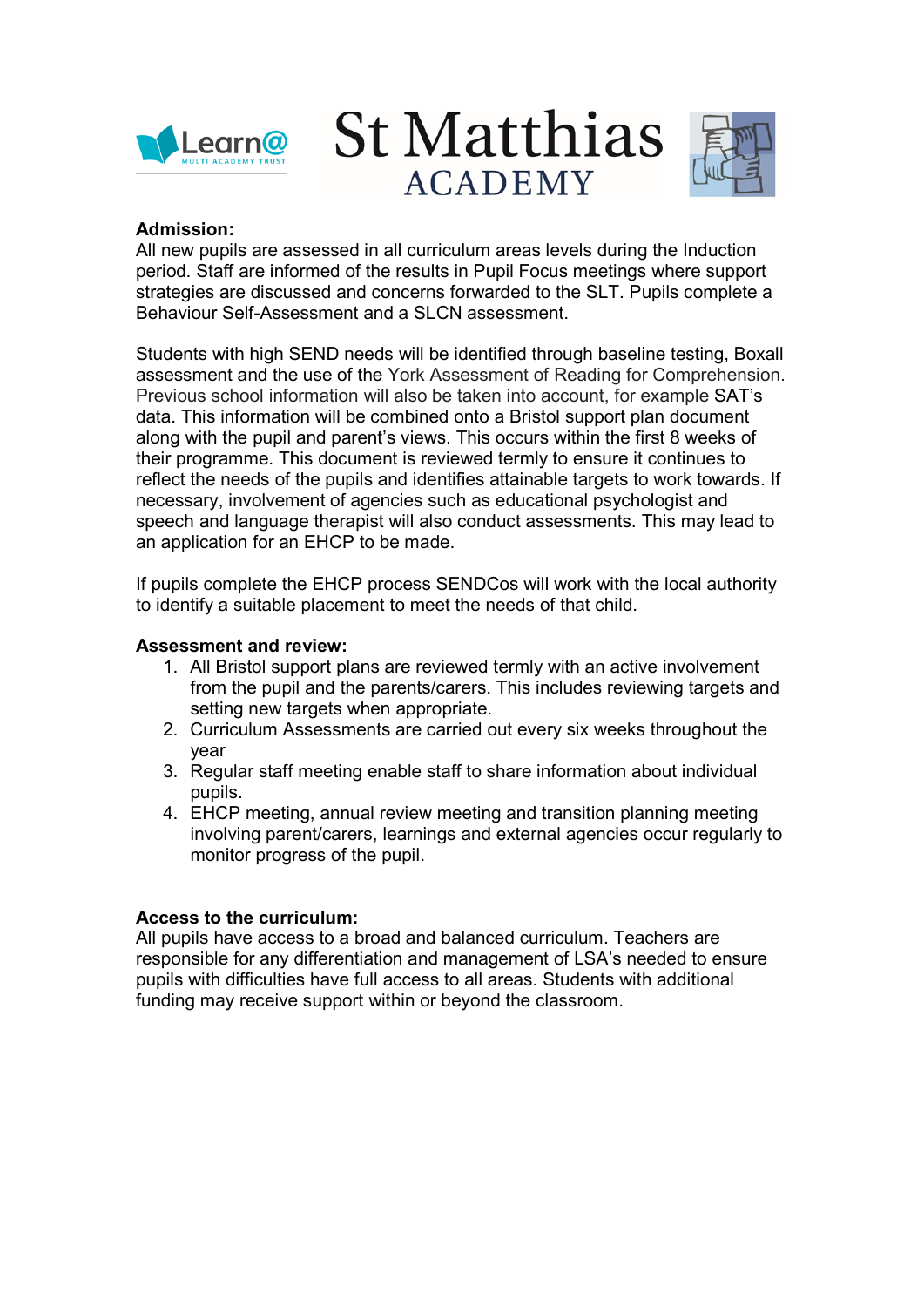

**St Matthias ACADEMY** 



# External Support Services:

St Matthias is committed to working with external agencies in order to provide the best possible package of support for each individual. The school will seek the advice of appropriate support services at all levels of intervention but particularly when making submissions for statutory assessment. Typical agency involvement may include;

The Bristol Drugs Project Social Services Child & Adolescent Mental Health Services (CAMHS) Youth Offending Team (YOT) Family in Focus (FIF) Supportive Parents BROOK Sexual Health Clinic Barnardo's Against Sexual Exploitation Creative Youth Network

# Educational Psychology Service

An Educational Psychologist has a number of sessions allocated to the school each year. This is reviewed annually with a view to creating a service level agreement and likely schedule of visits. The SENDCo co-ordinates the EP provision. The EPs are Freia Schulz and Fiona Marsh.

There at 16 allocated EP days a year which are shared across the two St. Matthias sites.

Pupils that have not been permanently excluded are sometimes seen by an EP from their referring school and not by the Academy allocated EP. This is decided on a case by case basis and the Academy still has need for its own EP due to high numbers of pupils with additional needs being referred.

With many pupils the EP's role is to further assess pupils, to contribute to the EHCP process, annual reviews, to co-ordinate multi agency meetings and to advise on all levels of SEN provision. Advice from the EP reports is communicated to staff and stored electronically in the pupil's file. The information also contributes to a pupil information sheet shared with all staff outlining needs and strategies.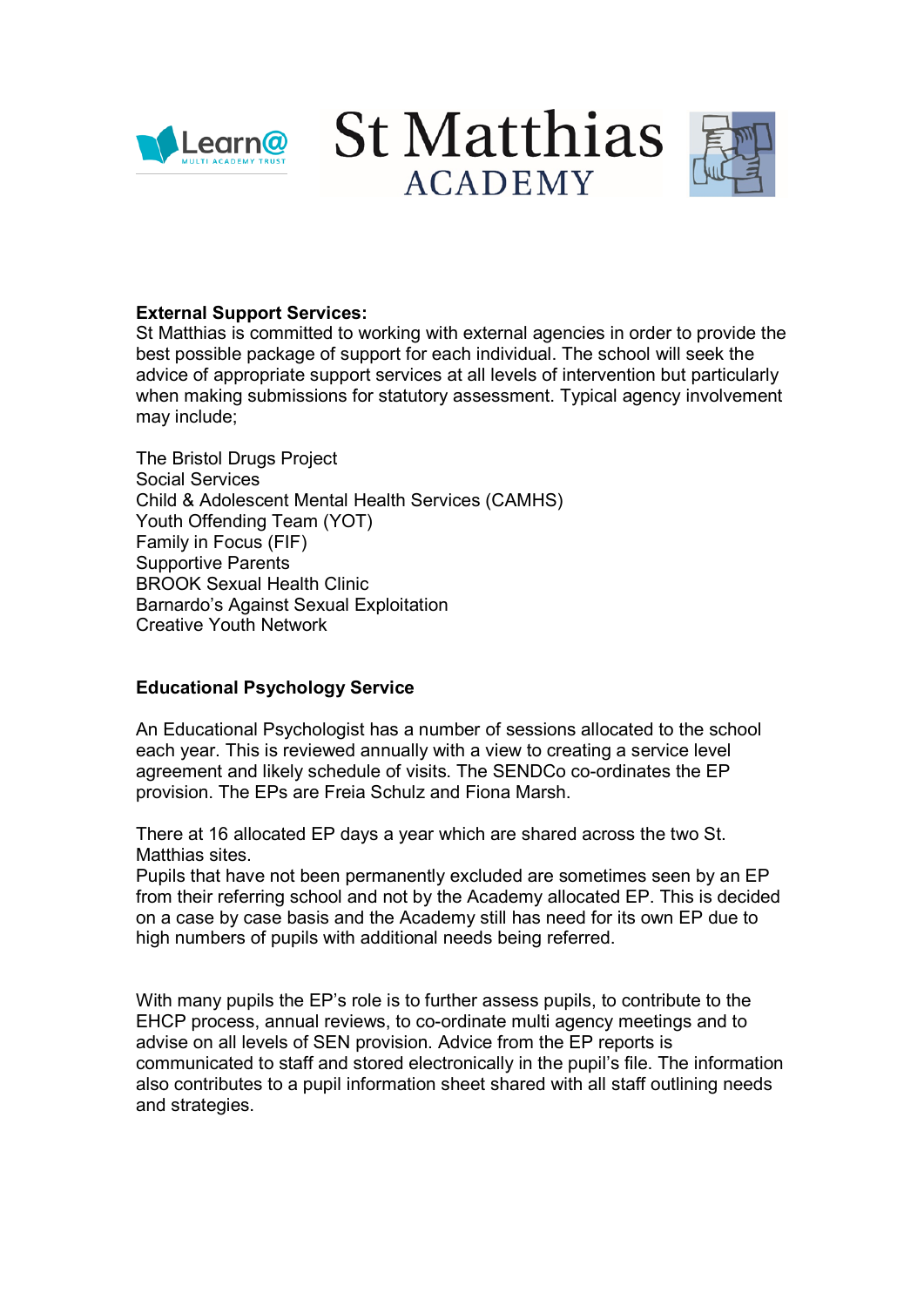





### Speech and language service

St Matthias commissions 1 day per week from a Speech and language therapist from Child Speech. The role includes assessing the needs of pupils, feeding into EHCP application processes, providing advice and resources to support the development of pupil's communication needs. The speech and language therapist helps us to develop our overall approach to communication across the school through training, resources and discussion.

### Other services

Health related issues are referred to the school nursing service which can arrange appointments to meet with pupils who have self-referred.

Key Stage 4 has an 'Independence and Guidance' Counsellor who provides support for placement needs and post 16 education.

The school also arranges in-house case conferences, where appropriate, calling on relevant support services.

#### Links with other schools:

St Matthias endeavours to work closely with feeder schools, both primary and secondary, in order to maintain continuity of provision for pupils. St Matthias also works to provide reintegration support packages and smooth transitions to SEMH placements for students where appropriate. There is increasingly close work now with other schools within the Learn@ multi academy trust – such as shared INSET and termly SENDCo cluster meeting.

#### Partnership with Parents/Carers:

St Matthias is committed to working closely with parents and carers.

Prior to starting at the school parents and carers are shown around the school, introduced to staff members and sign the Home & School agreement.

Meetings are held outside of school every other term to discuss student progress and to set IBP targets for the coming term. Staff also provide weekly written feedback and make regular calls to discuss behaviour. Parents/carers are encouraged to communicate and meet with staff if they have any concerns about their child's educational/personal development.

Parents of SEND pupils are also informed of Supportive Parents, a group consisting of parents of SEND pupils which helps support other parents of SEN pupils. Parents are consulted regarding EHC plans and statutory guidelines on timescales are adhered to.